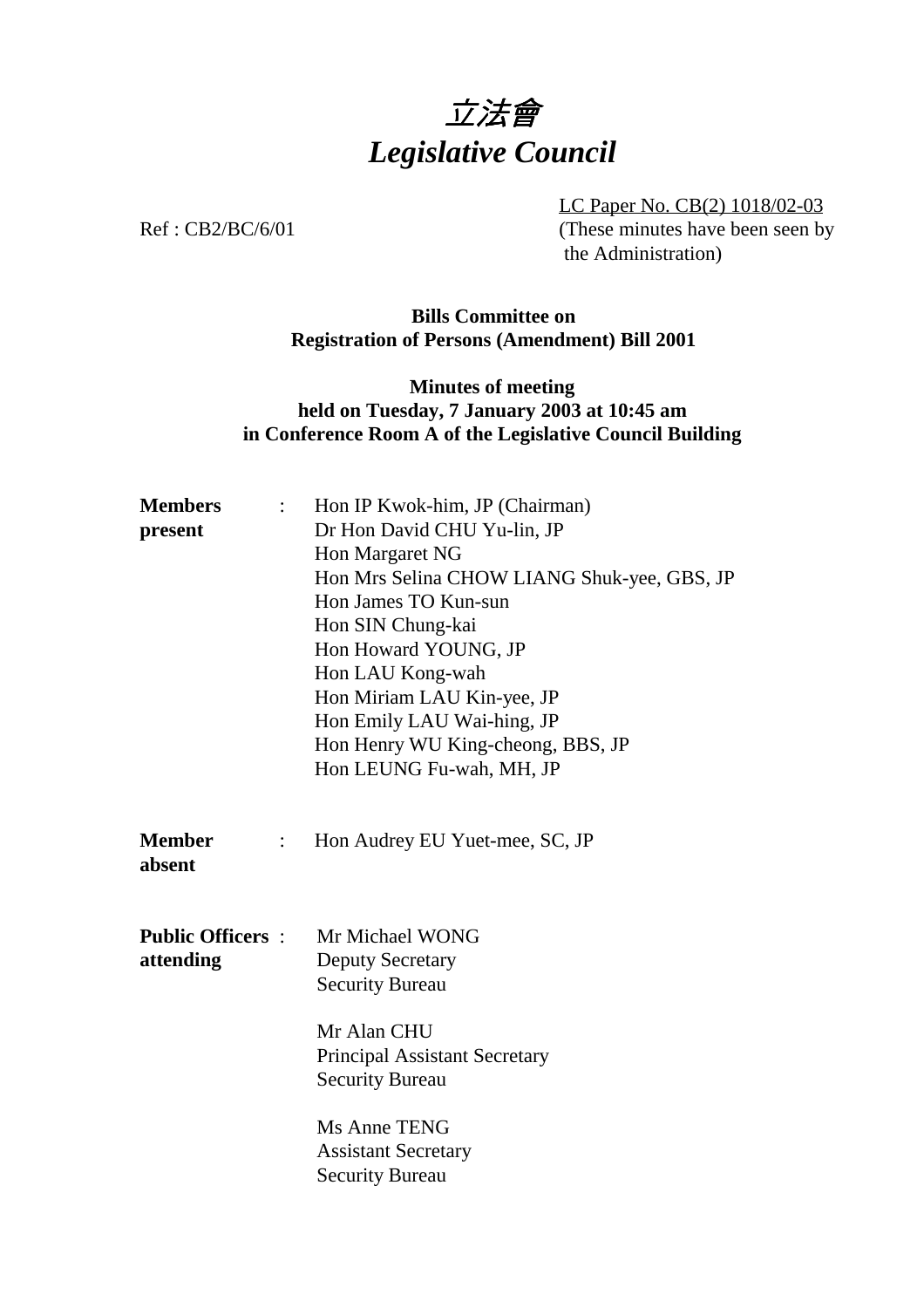|                               | Mr Michael STONE<br>E-government Coordinator<br>Commerce, Industry and Technology Bureau   |
|-------------------------------|--------------------------------------------------------------------------------------------|
|                               | Ms Joyce TAM<br>Principal Assistant Secretary<br>Commerce, Industry and Technology Bureau  |
|                               | Miss Sabrina LAW<br><b>Assistant Secretary</b><br>Commerce, Industry and Technology Bureau |
|                               | Mr Gilbert MO<br>Deputy Law Draftsman<br>Department of Justice                             |
|                               | Mr WONG Tat-po<br><b>Deputy Director</b><br><b>Immigration Department</b>                  |
|                               | Mr Raymond WONG Wai-man<br><b>Assistant Director</b><br><b>Immigration Department</b>      |
|                               | Mr MAK Kin-ming<br>Principal Immigration Officer<br><b>Immigration Department</b>          |
| <b>Clerk</b> in<br>attendance | : Mrs Sharon TONG<br>Chief Assistant Secretary (2) 1                                       |
| <b>Staff in</b><br>attendance | Mr Arthur CHEUNG<br>Senior Assistant Legal Adviser 2                                       |
|                               | Mr Raymond LAM<br>Senior Assistant Secretary (2) 5                                         |

## **I. Confirmation of minutes of meeting held on 17 December 2002**

The minutes of the meeting held on 17 December 2002 were confirmed.

**-** 2 -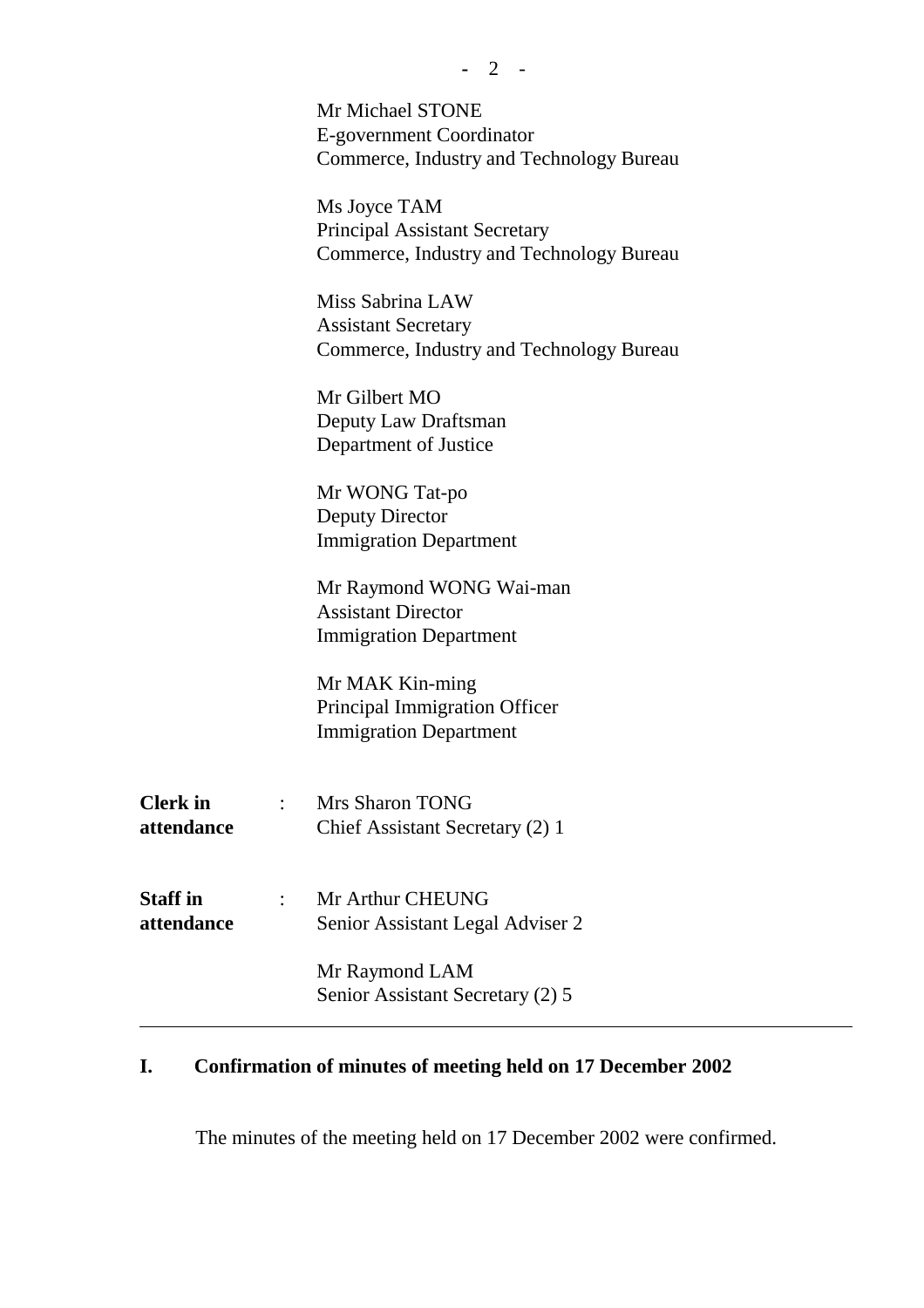#### **II. Meeting with the Administration**

2. The Bills Committee continued to examine the Bill clause-by-clause (index of proceedings attached at **Annex**).

3. The Bills Committee requested the Administration -

#### Clause 9

(a) To consider whether the thumb-print or index finger-print of a person should be used in the verification of fingerprint with smart card readers;

#### Clause 10

- (b) To consider revising the proposed Regulation 4A
	- (i) To reflect clearly that the inclusion of information, particulars and data referred to in the Regulation was of a voluntary nature;
	- (ii) considering (i), to provide that the inclusion of information, particulars and data in an identity card or a chip referred to in the Regulation required the consent of the cardholder;
	- (iii) To specify the class of information that might be included for a prescribed purpose;
	- (iv) To the effect that it would not empower the Commissioner of Registration or any person acting pursuant to a permission given by the Commissioner to include any information at will in an identity card or a chip, using the pretext that this was necessary for a prescribed purpose;
	- (v) To the effect that the purposes of inclusion of information or particulars or storage of data in an identity card or a chip had to be provided for in the principal ordinance or the regulation itself instead of Schedule 5; and
- (c) To improve the drafting of the proposed Regulation 4A, having regard to the views expressed by members and the legal adviser to the Bills Committee.

4. The Administration undertook to provide members with the Committee Stage amendments to clause 8 of the Bill to amend "officer of the Immigration Department" as "member of the Immigration Service".